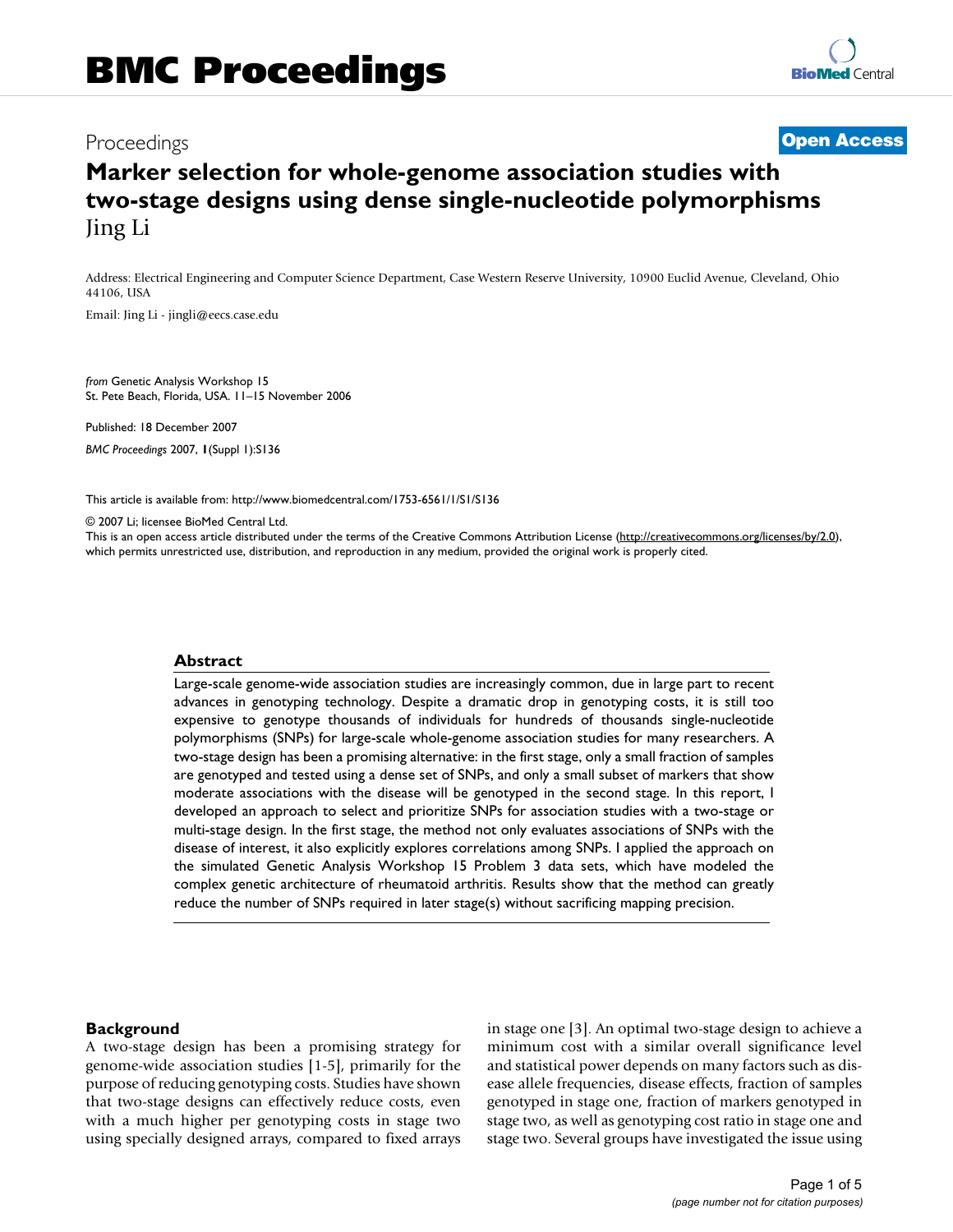different statistical tests under different assumptions [1- 4].

Generally speaking, there are three test strategies that can be adopted in stage two, namely, replication-based analysis, joint analysis assuming homogeneity between stages, and joint analysis that allows heterogeneity between stages [1-4]. In a replication-based study, data in stage two are considered alone and a positive association is reported if a statistical score reaches its significance level. In a joint analysis, subjects in stage one and in stage two will be considered together at the end, while raw data from two stages are combined first to obtain an overall statistic if assuming homogeneity, and statistics from two stages are combined if assuming heterogeneity [4]. A common practice to evaluate statistical significance for multiple tests by all three methods is to use Bonferroni adjusted *p*-values, which basically assumes all single-nucleotide polymorphisms (SNPs) are independent and in linkage equilibrium. Based on data from the HapMap project [6] and some other sources such as the Cancer Genetic Markers of Susceptibility (CGEMS) project [http://cgems.cancer.gov,](http://cgems.cancer.gov) the assumption of linkage equilibrium is unlikely to hold when using SNP arrays with hundreds of thousands markers because many nearby SNPs are in high linkage disequilibrium. The Bonferroni correction is highly conservative and may partially explain the preliminary negative results from the CGEMS project: none of the 300 K SNPs are significantly associated with prostate cancer at a genome level of 0.05 after the Bonferroni correction. Permutations tests can be performed for the replication-based analysis, but it is not straightforward to extend permutation tests to joint analysis [7]. In addition, permutation tests are usually time-consuming and unlikely scale up to genomewide studies. In this report, I explicitly explore the dependence between SNPs within a two-stage design using the simulated dense SNP data sets provided by Genetic Analysis Workshop 15 (GAW15) by applying a clustering algorithm and employing the joint analysis strategy for power studies.

# **Methods**

The algorithm was developed based on the following observations. For high-density SNP markers (e.g., 300 K or 500 K SNP arrays), it is likely that nearby SNPs are in linkage disequilibrium (LD). In a two-stage design, usually a liberal significance level  $\alpha$  (such as 0.05 without the Bonferroni correction) in stage one is used to ensure that no true signals will be filtered out. On average, *M*<sup>α</sup> SNPs will be selected to stage two, where *M* is the total number of markers in stage one which is 300 K or 500 K. However, most of the *M*<sup>α</sup> SNPs are false positives with respect to the disease in study. Furthermore, if a SNP shows a moderate association with the disease and has been selected in stage one, it is highly likely that its nearby SNPs that are in high

LD with it will also be selected to stage two. In other words, many of the *M*<sup>α</sup> SNPs may also have high LD. Therefore, I propose to apply a clustering algorithm to all SNPs that have been selected from stage one to explore the dependence relationship among the *M*<sup>α</sup> SNPs. More specifically, all the  $M\alpha$  SNPs are first ranked according to their significance levels. Starting from the SNP with the highest rank (smallest *p*-value), all of the SNPs that are highly correlated with it (with the pairwise LD D' larger than a predefined threshold) will be grouped as a cluster conditional on the requirement that they are within a certain physical distance (which is a parameter). The cluster will be represented by the SNP with the highest rank. The process will continue in the decreasing order of SNP ranking for all SNPs that have not yet been clustered, until all the SNPs have been processed. At the end, the algorithm returns a set of clusters, each represented by a SNP with the highest rank within its cluster. A SNP can only be grouped to a nearby representer (defined by the distance threshold) to eliminate false signals of LD that can occur between two SNPs by chance. SNPs in a cluster are not necessarily consecutive. Clearly, the above clustering algorithm can reduce the number of SNPs to be considered in stage two and its effectiveness depends upon correlations among SNPs, as well as the two parameters. Joint analysis assuming heterogeneity is adopted in this study because it has higher power than replication-based analysis and it requires fewer assumptions. A proper significance level has to be derived for such an analysis. In general, suppose a liberal significance level  $\alpha$  with the critical value  $c_1$  is used in stage one. Let  $X_1$  denote the  $\chi^2$  test statistic based on samples in stage one. Only markers with  $X_1 > c_1$  will be further considered in stage two. For a marker to be genotyped in stage two, let  $X_2$  denote the test statistic using samples from stage two. Under the null hypothesis of no association,  $X_1$  and  $X_2$  are independent and follow  $\chi^2$  distributions with 1 degree of freedom. For the joint analysis, the statistic *X* is equal to the summation of  $X_1$  and  $X_2$ . Notice that *X* and  $X_1$  are not independent even under the null distribution. Let  $f(x)$  and  $F(x)$  denote the probability density function and the cumulative distribution function of  $\chi^2$  distribution with 1 degree of freedom, the significance level of *X* with a value *c* can be calculated based on the following formula through numerical methods:

$$
P(X > c | X_1 > c_1) = \left\{ \int_{c_1}^{c} (1 - F(c - x_1)) f(x_1) dx_1 + (1 - F(c)) \right\} / \alpha.
$$

I applied the above clustering algorithm within a twostage design using the joint analysis on the simulated data sets of Problem 3. All analyses were carried out with knowledge of true disease gene locations. I first tested the above algorithm on the dense SNP set on chromosome 6, which contains the *HLA-DRB1* locus and Locus D. The total number of SNPs is 17,820, with an average inter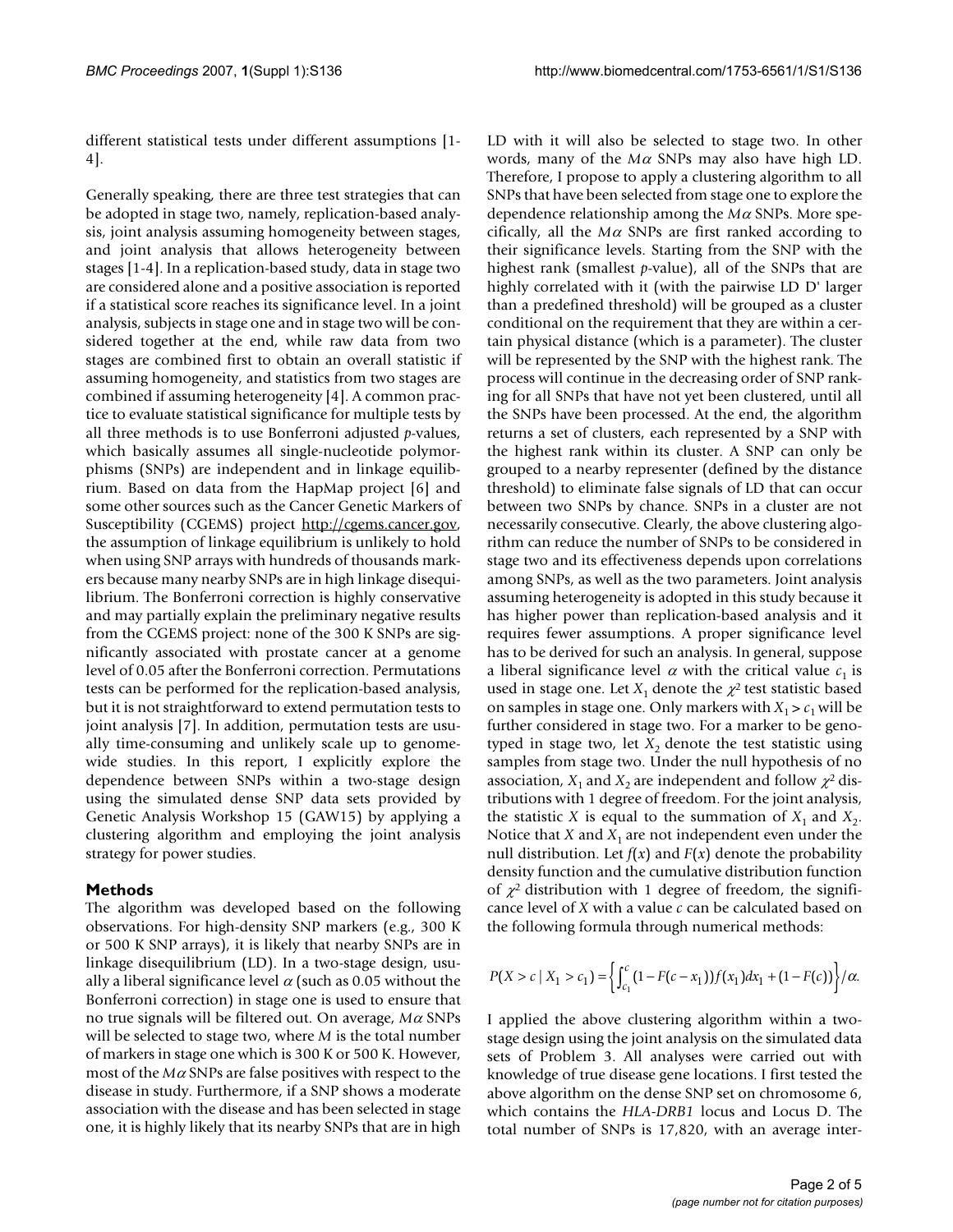marker interval of 10 kbp, which corresponds to a 300 K array. As a comparison, I also applied the algorithm on the SNP data of chromosome 18 that mimic a 10 K SNP chip set. SNP data on chromosome 1 were used to evaluate the type I errors. I first constructed data sets for a casecontrol study with a two-stage design. For each data set, only one affected child was randomly chosen as a case subject from each nuclear family with an affected sib pair. One child is selected as a control subject from each normal family. Therefore, all cases and controls are independent. Because some alleles around the *HLA-DRB1* locus have very strong effects on the disease status, only a very small fraction of cases and controls were randomly selected for testing from all subjects (1500 cases and 2000 controls). Let *n* denote the total number of subjects tested in stage one and stage two together, where an equal number of cases and controls were tested. For chromosome 6, *n* took the values of 100, 200, and 300. Let *f* denote the fraction of the number of subjects in stage one, and *f* took the values of 0.3, 0.4, and 0.5 in this experiment. I assumed only *nf* subjects were genotyped for all *m* SNPs in stage one. The Pearson  $\chi^2$  statistic was used to select a subset of *k* SNPs for stage two based on a significance level of 0.05 without adjustments. The clustering algorithm was then applied to the *k* SNPs with a LD threshold  $D' = 0.8$  and a distance threshold of 100 kbp for chromosome 6. For each parameter combination, 100 independent replicates were randomly sampled from the original data sets. I have investigated and compared the power, costs, significance levels, and prediction errors (the distances from the predicted locations to the true gene location) of three methods, namely, the one-stage design using all data, the two-stage design without clustering, and the two-stage design with clustering. For chromosome 18 and chromosome 1, because the total number of markers on each chromosome is much smaller than the number of SNPs on chromosome 6, and the effect of Locus E on chromosome 18 is much smaller than the *HLA-DRB1* locus, a different set of parameters has been used (e.g., *n* = 750, 1000, 1250; and the distance threshold for clustering is 5 Mbp).

#### **Results**

#### *Power, number of positive SNPs, and significance levels*

Because of the unusually strong effect of the *HLA-DRB1* locus, all three methods have returned more than one significant SNPs that are close to the locus, even with as few as 100 individuals (Table 1). The numbers of positive SNPs increase dramatically with the increase in sample sizes, while show little decrease when using a more stringent overall significance level. Most of the SNPs are not causal SNPs but are in close linkage and high association with causal SNPs. A few that are far from the causal SNP can be regarded as false positives. With clustering, the number of positive SNPs drops to half to one-third of the number without clustering, which indicates that the clustering algorithm has grouped many SNPs selected from stage one together because they are close to each other (distance < 100 kbp) and have high correlations ( $D' \ge$ 0.8). Because it is impossible to directly assess power of the three methods using current data sets, the significance levels of the most significant SNPs by three methods are presented in Table 2. The one-stage design achieves the most significant results (smallest *p*-values), even after being adjusted by the number of total tests. The power of joint analysis with two-stage designs is close to that of the single stage design. The two-stage design with clustering achieves slightly better results than the original two-stage design.

#### *Distances*

Another measure to compare the three methods is to look at the distances of the predicted locations (the most significant SNPs) from the location of the *HLA-DRB1* locus. Interesting, there are no significant differences between the three methods (Table 3). Although the effect of *HLA-DRB1* locus is so strong, the most significant SNPs can be located 70 kbp away. The two-stage method with clustering can significantly reduce the number of typed SNPs in stage two without losing any precision in terms of mapping utility.

**Table 1: Mean (SD) number of positive SNPs at significance level** <sup>α</sup> **and fraction of samples** *f* **in stage one and for sample sizes 100, 200, and 300 for each method (one-stage design, two-stage design, and two-stage design with clustering)**

|          |                   | 100              |                                                            |                                                         | 200               |                                                           |                                                            | 300              |                                                           |                                                          |
|----------|-------------------|------------------|------------------------------------------------------------|---------------------------------------------------------|-------------------|-----------------------------------------------------------|------------------------------------------------------------|------------------|-----------------------------------------------------------|----------------------------------------------------------|
| $\alpha$ |                   | stage            | 2 stage                                                    | 2 stage-c                                               | stage             | 2 stage                                                   | 2 stage-c                                                  | stage            | 2 stage                                                   | 2 stage-c                                                |
| 0.05     | 0.3<br>0.4<br>0.5 | $17.9(\pm 0.44)$ | $15.8(\pm 0.42)$<br>$16.1 (\pm 0.43)$<br>$16.1 (\pm 0.42)$ | $6.8(\pm 0.20)$<br>$6.5(\pm 0.19)$<br>$6.9(\pm 0.18)$   | $31.1 (\pm 0.62)$ | $27.6(\pm 0.54)$<br>$28.3(\pm 0.58)$<br>$28.2(\pm 0.56)$  | $10.7 (\pm 0.25)$<br>$11.3 (\pm 0.25)$<br>$11.4(\pm 0.26)$ | $44.9(\pm 0.71)$ | $39.7(\pm 0.62)$<br>$40.1 (\pm 0.63)$<br>$40.5(\pm 0.64)$ | $15.0(\pm 0.29)$<br>$15.3(\pm 0.27)$<br>$15.7(\pm 0.27)$ |
| 0.01     | 0.3<br>0.4<br>0.5 | $15.7(\pm 0.41)$ | $14.0(\pm 0.41)$<br>$14.2(\pm 0.38)$<br>$14.2(\pm 0.39)$   | $6.0 (\pm 0.20)$<br>$6.0 (\pm 0.18)$<br>$6.2(\pm 0.16)$ | $27.6(\pm 0.54)$  | $24.6(\pm 0.48)$<br>$25.0(\pm 0.47)$<br>$25.1 (\pm 0.48)$ | $9.8 (\pm 0.23)$<br>$10.4(\pm 0.22)$<br>$10.3 (\pm 0.23)$  | $39.4(\pm 0.62)$ | $35.6(\pm 0.57)$<br>$36.0(\pm 0.54)$<br>$36.1 (\pm 0.56)$ | $13.5(\pm 0.27)$<br>$14.0(\pm 0.26)$<br>$14.3(\pm 0.25)$ |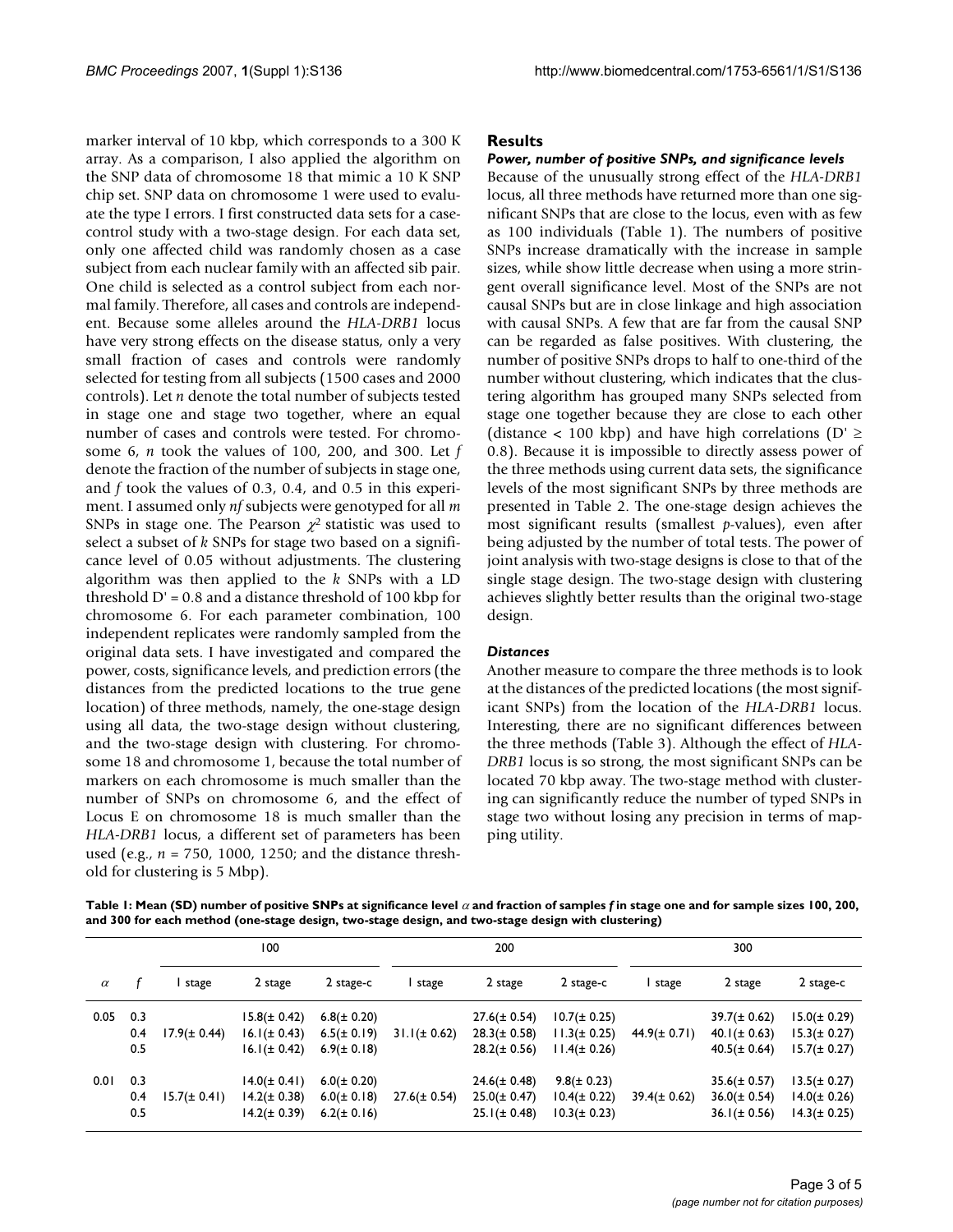|                   | 100              |                                                          |                                                           | 200               |         |                                                                                                             | 300              |                                                      |                                                          |
|-------------------|------------------|----------------------------------------------------------|-----------------------------------------------------------|-------------------|---------|-------------------------------------------------------------------------------------------------------------|------------------|------------------------------------------------------|----------------------------------------------------------|
|                   | stage            | 2 stage                                                  | 2 stage-c                                                 | stage             | 2 stage | 2 stage-c                                                                                                   | stage            | 2 stage                                              | 2 stage-c                                                |
| 0.3<br>0.4<br>0.5 | $11.6(\pm 0.30)$ | $10.8(\pm 0.29)$<br>$10.7(\pm 0.29)$<br>$10.8(\pm 0.30)$ | $11.0(\pm 0.30)$<br>$11.0(\pm 0.30)$<br>$11.1 (\pm 0.30)$ | $26.1 (\pm 0.40)$ |         | $25.1(\pm 0.40)$ $25.3(\pm 0.41)$<br>$25.1(\pm 0.40)$ $25.4(\pm 0.40)$<br>$25.2(\pm 0.40)$ $25.5(\pm 0.40)$ | $40.8(\pm 0.47)$ | 39.7(± 0.47)<br>$39.7(\pm 0.47)$<br>$39.7(\pm 0.47)$ | $39.9(\pm 0.49)$<br>40. $I(± 0.47)$<br>40.1( $\pm$ 0.47) |

Table 2: Mean (SD) significance levels (-log<sub>10</sub>(*p*)) for each design for fraction of samples *f* in stage one and for sample sizes 100, 200 and **300 for each method**

# *Number of genotyped SNPs and costs*

By clustering nearby SNPs that are in high LD, one can significantly reduce genotyping costs in stage two. On average, the number of SNPs for the second stage with clustering (781  $\pm$  12) is only about one half of the number of SNPs without clustering (1846  $\pm$  72). Those numbers are very robust with regard to sample sizes and the fractions of samples being genotyped in stage one. The costs for the two methods with a two-stage design are the same for stage one (which is about half to 30% of the cost of one-stage design). And the cost of the two-stage design with clustering is about half of it without clustering. The overall saving depends on the cost ratio of genotyping a single SNP in stage one and in stage two.

# *Rare alleles*

There is another locus on chromosome 6 about 5 cM away from the *HLA-DRB1* locus that contributes to the development of rheumatoid arthritis (RA). But the disease allele has a very low frequency (0.0083) the above procedure cannot detect the signal with small sample sizes (smaller than 300).

#### *Results on chromosome 18*

The same procedure has been applied on chromosome 18 (with 303 markers) using a different set of parameters. Results show that almost no SNPs that are significant in stage one can be grouped together when the LD threshold  $D' = 0.8$ , even when the distance threshold as large as 5 Mbp. Therefore, the above approach is effective when using very dense SNP sets such as 300 K or 500 K arrays.

# *Type I errors*

No genes on chromosome 1 have effects on RA in the simulated data, so it was taken as a data set in evaluating type I errors for the three methods. Because this is another data set mimicking a 10 K SNP chip, the results from the twostage designs with and without clustering are quite similar, and both methods have correct type I errors at both 0.05 and 0.01 level (sample sizes 750, 1000 and 1250). The one-stage design using Bonferroni correction has correct but much lower error rates, which means a Bonferroni correction is conservative even for SNPs with low correlations.

# **Discussion and conclusion**

For very dense SNP arrays, it is highly likely that SNPs within a short distance are not independent from each other. In this report, I have investigated a strategy of evaluating SNP correlations within a two-stage design using case-control samples, and have applied the algorithm on the Problem 3 simulated data sets of GAW15. The strategy can reduce the genotyping costs in stage two by half with similar or better performance (power/significance level, number of false positives, mapping precision) on data sets based on 300 K SNP arrays. Two-stage designs are promising for genome-wide association studies. As illustrated in this paper, advanced processing in stage one can further reduce genotyping costs in later stages without sacrificing mapping precision. A potential drawback using SNPs with little redundancy is that a failed assay in stage two for a marker SNP will lose information on a whole region of the genome.

**Table 3: Mean (SD) distances of the predicted locus from the disease locus (kbp) for fraction of samples** *f* **in stage one and for sample sizes 100, 200 and 300 for each method**

|     | 100           |               |               | 200           |                |                | 300            |                |                |
|-----|---------------|---------------|---------------|---------------|----------------|----------------|----------------|----------------|----------------|
|     | stage         | 2 stage       | 2 stage-c     | stage         | 2 stage        | 2 stage-c      | stage          | 2 stage        | 2 stage-c      |
| 0.3 |               | $68(\pm 5.8)$ | $85(\pm 5.8)$ |               | $85 (\pm 6.0)$ | $90(\pm 5.9)$  |                | $82 (\pm 5.7)$ | $83(\pm 5.7)$  |
| 0.4 | $68(\pm 5.7)$ | $67(\pm 5.7)$ | $75(\pm 5.8)$ | $86(\pm 6.0)$ | $87(\pm 6.0)$  | $91 (\pm 6.0)$ | $81 (\pm 5.6)$ | $81 (\pm 5.6)$ | $82(\pm 5.7)$  |
| 0.5 |               | $69(\pm 5.8)$ | $73(\pm 5.9)$ |               | $86(\pm 6.0)$  | $90 (\pm 6.0)$ |                | $80 (\pm 5.7)$ | $81 (\pm 5.7)$ |